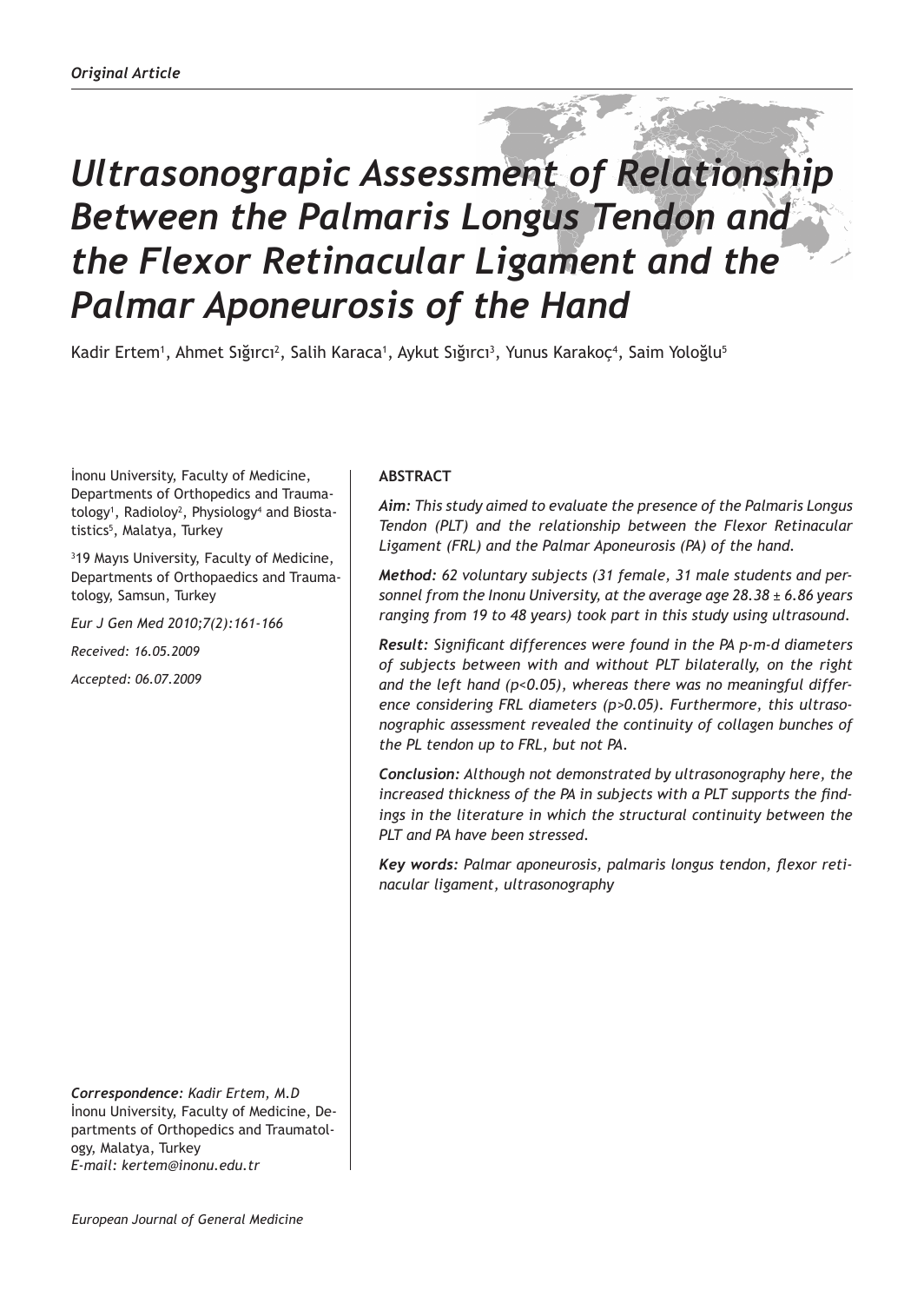### *Palmaris longus tendon varlığı ile eldeki flexor retinacüler ligaman ve palmar aponöroz arasındaki ilişkinin USG ile değerlendirilmesi*

*Amaç: Elde palmaris longus tendonunun (PLT) varlığı ile palmar aponöroz ve fleksör retinaküler ligaman (FRL) arasındaki ilişki tartışmalıdır. Bu çalışmada Palmaris longus tendonun varlığı ile eldeki flexor carpal ligaman (FCL), Palmar aponöroz (PA) arasındaki ilişkinin değerlendirilmesi amaçlanmıştır.*

*Metod: Bu çalışmaya yaşları 19- 48 arasında (ortalama yaşları 28.38 ± 6.86 yıl) olan, 31'i erkek ve bayan, toplam 62 sağlıklı gönüllü hastane ve üniversitede çalışan personel alınmıştır. Yazı yazmada kullandıkları el dominant el olarak kabul edildi.* 

*Bulgular:Sağ elde, sol elde ve bilateral elde PLT olanlarla olmayanlarda karşılaştırıldığında PA p-o-d çapları bakımından anlamlı derecede fark bulunurken (p<0.05), FRL çapları bakımından anlamlı fark bulunmamıştır (p>0.05).* 

*Ayrıca PLT mevcut olanların tümünde, PL kollajen demetlerinin FRL ve PA'da devamlılık gösterdiği bulunmuştur.* 

*Sonuç: USG incelemesi ile yapılan bu çalışmada, deneklerde PLT mevcut olanlarda, olmayanlara göre PA kalınlığının anlamlı derecede daha kalın bulunması; USG ile bu tendonun FRL ile devamı gösterilmesi, fakat PA'daki devamı gösterilemese de PA'nın PLT'nun anatomik yapı olarak devamı diyen çalışmaları desteklemektedir* 

*Anahtar kelimeler: Palmar aponöroz, palmaris longus tendonu, fleksör retinaküler ligaman, ultrasonografi*

#### **INTRODUCTION**

The palmaris longus tendon (PLT) and its relationship with the palmar aponeurosis (PA) remains a prominent area of research for anatomists and surgeons. Once the development of the musculus (m.) palmaris longus is understood, the foundation is laid for solving the ontogenesis of the PA and of certain other fibrous structures of the hand. Dylevsky emphasized that without knowing the ontogenesis of the long palmar muscle, the question of the phylogenesis of the PA and of the whole volar group of antebrachial muscles has not been successfully resolved. The position of this muscle allows the formation of a connecting link between the superficial structures of the palm and the superficial layer of the antebrachial muscles (1). Dylevsky studied transverse and longitudinal histological sections of hands and forearms of 32 foetuses and reported that 1) as stated before by Straus (2), the m. flexor digitorum superficialis and m. palmaris longus represent a new layer that can be found typically only in the mammalian limb; 2) the retinaculum flexorum differentiates from the ulnar side in the form of a cell band dividing into two crura at the radial margin of the canalis carpi. The superficial crus connect the anlage of the tendon of the m. palmaris longus and its distal margin with the central part of the PA. Kaplan et al. reported that the palmaris longus originates, together with the pronator teres the flexor carpi radialis, and the flexor carpi ulnaris, from the medial epicondyle of the humerus. Arising from the common tendon, the intermuscular septum, and the overlying fascia, the PLT projects distally towards the wrist, parallel with the medial side of the flexor carpi, and in or near the midpalmar fascia. The muscle belly is slender and flat; however, approximately in the middle

of the forearm, it starts to form a tendon on the volar surface. The tendon, flat throughout its course, spreads out upon reaching the midpalmar fascia and continues directly into this fascia (3). As one of the most variable muscles, most anatomists agree that it is absent, either unilaterally or bilaterally, in 11-12% of the population. Since it is used in hand surgery as a source of tendon material for free tendon grafts, these variations are of the great importance (4).

The PA has a triangular shape and lies in the central area of the palm. Its apex is attached to the distal border of the flexor retinaculum and it receives the insertion of the palmaris longus tendon. At the bases of the fingers, the base of the aponeurosis divides into four slips. Each slip also divides into two bands; one going superficially to the skin and the other proceeding deeper to the roof of the finger; here, each deep band first divides into two bands, then diverges around the flexor tendons and finally fuses with the fibrous flexor sheath and the deep transverse ligaments. The palmar aponeurosis firmly attaches to the overlying skin, improving the grip and protecting the underlying tendons (5). The PA is strengthened by the insertion of the tendon of palmaris longus. Fahrer and Stranding indicated the longitudinal tensor role of the PLT on the PA and stated that, in the case of its absence, the flexor carpi ulnaris takes over this role (6,7).

The flexor retinaculum, actually a thickening of deep fascia, stretches across the front of the wrist and converts the concave anterior surface of the carpus into an osteofascial tunnel, called the Carpal Tunnel, enabling the passage of the median nerve as well as the flexor tendons of the thumb and fingers. Medially, it is attached to the pi-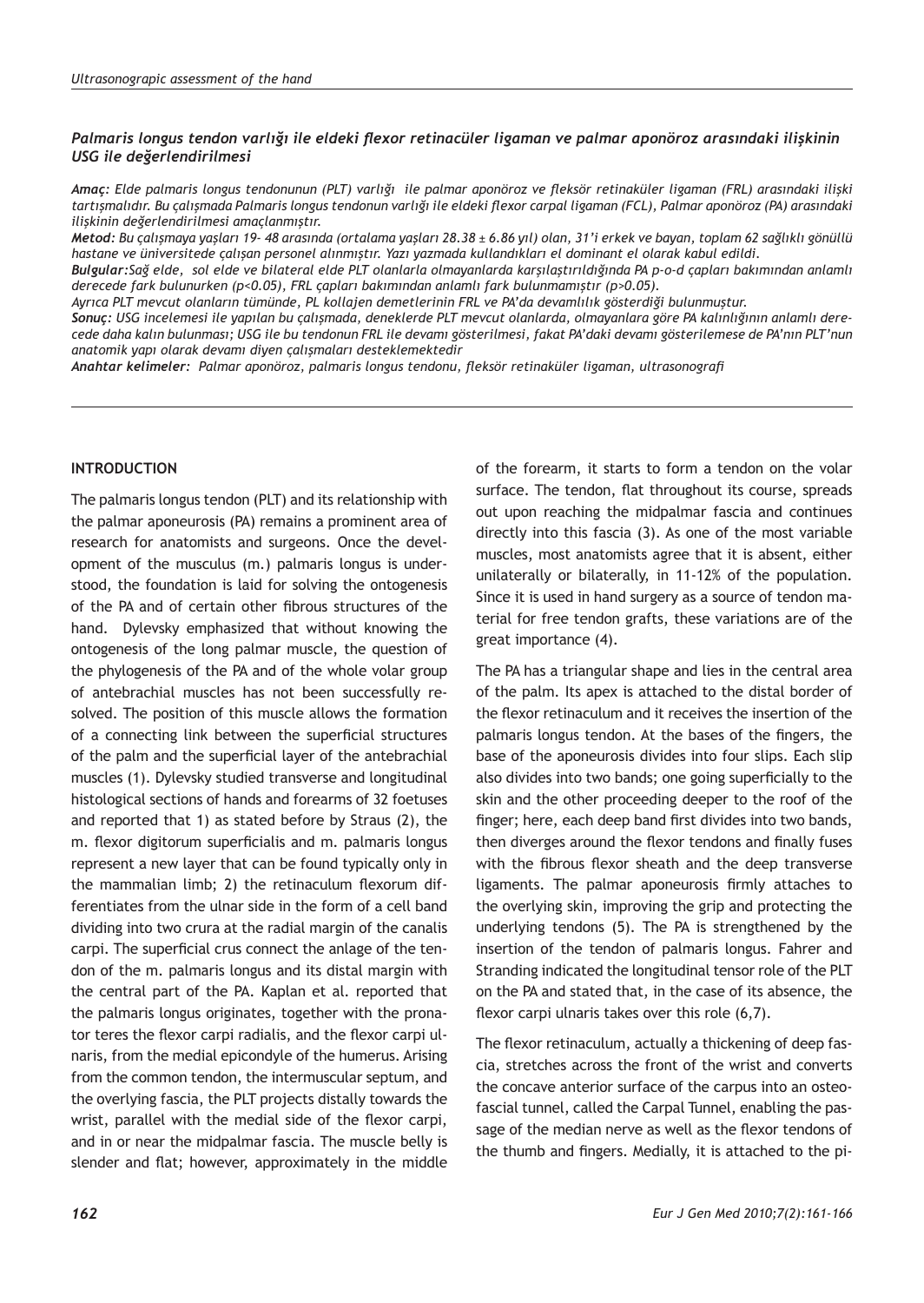|            |            | Palmaris Longus Tendon      |        |                        |                   |
|------------|------------|-----------------------------|--------|------------------------|-------------------|
| Right Hand |            | Left Hand                   |        | <b>Bilateral Hands</b> |                   |
| Present    | Absent     | Present                     | Absent | Present                | Absent            |
| n %        | n %        | $\%$<br>$\overline{p}$<br>n | $\%$   | %<br>n                 | %<br>$\mathsf{n}$ |
| 34<br>-55  | 45<br>- 28 | 29<br>33 53                 | 47     | 29 47                  | - 39<br>24        |

*Table 1. The present/absent ratios of palmaris longus in voluntary subjects*

siform bone and the hook of the hamate, and laterally to the tubercle of the scaphoid and the trapezium bones (5).

This study aimed to evaluate the presence of the PLT and the relationship between the flexor retinacular ligament and the PA of the hand in 62 voluntary subjects using ultrasound.

# **MATERIALS AND METHODS**

Sixty-two healthy voluntary subjects (31 female and 31 male students and personnel at the Inonu University, between 19 and 48 years of age (mean age  $28.38 \pm 6.86$ years), took part in the study. Criteria for inclusion were no restriction of movement in the upper limbs and no history of any disease or injury to the upper limbs. Our institutional Ethics Committee approved the study protocol and informed consent was obtained from each patient. The dominant hand was defined as the one used for writing. Fifty-four participants were RDH, five were LDH, and three were ambidextrous.

The anatomic location of the PLT can be observed in ulnar to the flexor carpi radialis tendon. If the tendon was not readily observable, the patient was asked to oppose the thumb to the little finger while flexing the wrist to ease assessment of the PLT. The presence of the PLT was not verified by ultrasonographic examination. It was accepted as absent if the tendon was not observed or was not palpable and the presence of the PLT was assessed on both sides (8).



*Figure 1. Illustrations of the landmarks used for USG measurements on the hand.*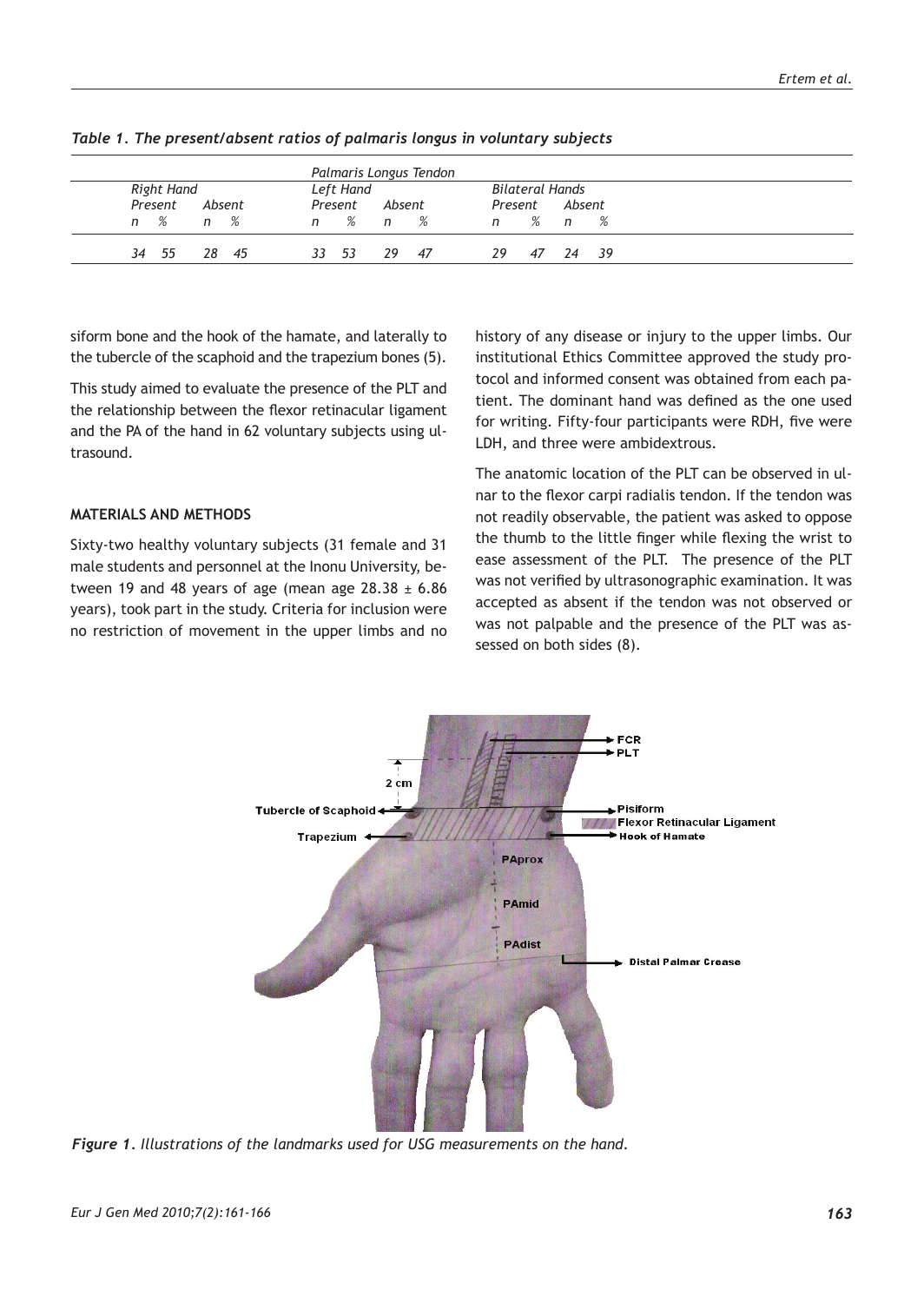|                   | Palmaris Longus |         |    |      |        |          |        |  |  |
|-------------------|-----------------|---------|----|------|--------|----------|--------|--|--|
|                   |                 | Present |    |      | Absent |          |        |  |  |
|                   | x               | S       | n  | x    | s      | n        | р      |  |  |
| <b>PLDR</b>       | 1.10            | 0.24    | 34 |      | ä,     | $\cal O$ | ä,     |  |  |
| <b>PLAR</b>       | 0.07            | 0.03    | 34 |      |        | 0        |        |  |  |
| <b>FCRDR</b>      | 1.43            | 0.17    | 34 | 1.42 | 0.23   | 28       | 0.850  |  |  |
| <b>FCRAR</b>      | 0.11            | 0.03    | 34 | 0.10 | 0.04   | 28       | 0.154  |  |  |
| <b>FRLDR</b>      | 0.06            | 0.02    | 34 | 0.07 | 0.02   | 28       | 0.819  |  |  |
| PADRp             | 0.31            | 0.06    | 43 | 0.26 | 0.05   | 28       | 0.002  |  |  |
| PADRm             | 0.54            | 0.14    | 34 | 0.42 | 0.10   | 28       | 0.001  |  |  |
| PADRd             | 0.71            | 0.13    | 34 | 0.62 | 0.15   | 28       | 0.009  |  |  |
| <b>PLDL</b>       | 1.05            | 0.26    | 33 |      |        | 0        |        |  |  |
| PLAL              | 0.07            | 0.03    | 33 |      |        | 0        |        |  |  |
| <b>FCRDL</b>      | 1.41            | 0.19    | 33 | 1.42 | 0.20   | 29       | 0.740  |  |  |
| <b>FCRAL</b>      | 0.11            | 0.03    | 33 | 0.10 | 0.02   | 29       | 0.337  |  |  |
| <b>FRLDL</b>      | 0.06            | 0.01    | 33 | 0.06 | 0.02   | 29       | 0.883  |  |  |
| PADL <sub>p</sub> | 0.33            | 0.06    | 33 | 0.26 | 0.06   | 29       | 0.0001 |  |  |
| PADLm             | 0.57            | 0.15    | 33 | 0.42 | 0.11   | 29       | 0.0001 |  |  |
| PADLd             | 0.70            | 0.11    | 33 | 0.61 | 0.15   | 29       | 0.009  |  |  |
| <b>PLDRb</b>      | 1,13            | 0.26    | 29 |      |        | 0        |        |  |  |
| PLARb             | 0.07            | 0.03    | 29 |      |        | 0        |        |  |  |
| <b>FCRDRb</b>     | 1.44            | 0.16    | 29 | 1.42 | 0.23   | 24       | 0.776  |  |  |
| <b>FCRARb</b>     | 0.11            | 0.03    | 29 | 0.10 | 0.04   | 24       | 0.132  |  |  |
| <b>FRLDRb</b>     | 0.06            | 0.02    | 29 | 0.07 | 0.02   | 24       | 0.583  |  |  |
| PADRpb            | 0.32            | 0.05    | 29 | 0.26 | 0.06   | 24       | 0.003  |  |  |
| PADRmb            | 0.54            | 0.15    | 29 | 0.41 | 0.09   | 24       | 0.0001 |  |  |
| PADRdb            | 0.70            | 0.12    | 29 | 0.60 | 0.14   | 24       | 0.012  |  |  |
| PLDLb             | 1.06            | 0.27    | 29 |      |        | 0        |        |  |  |
| PLALb             | 0.06            | 0.03    | 29 |      |        | 0        |        |  |  |
| <b>FCRDLb</b>     | 1.43            | 0.19    | 29 | 1.39 | 0.18   | 24       | 0.388  |  |  |
| <b>FCRALb</b>     | 0.12            | 0.03    | 29 | 0.14 | 0.02   | 24       | 0.075  |  |  |
| <b>FRLDLb</b>     | 0.06            | 0.01    | 29 | 0.06 | 0.02   | 24       | 0.788  |  |  |
| PADLpb            | 0.33            | 0.06    | 29 | 0.25 | 0.05   | 24       | 0.0001 |  |  |
| PADLmb            | 0.58            | 0.15    | 29 | 0.39 | 0.10   | 24       | 0.0001 |  |  |
| PADLdb            | 0.69            | 0.11    | 29 | 0.59 | 0.15   | 24       | 0.007  |  |  |

| <b>PLDR</b>       | : Palmaris Longus Diameter of Right Hand              |
|-------------------|-------------------------------------------------------|
| <b>PLAR</b>       | : Palmaris Longus Area of Right Hand                  |
| <b>FCRDR</b>      | : Flexor Carpi Radialis Diameter of Right Hand        |
| <b>FCRAR</b>      | : Flexor Carpi Radialis Area of Right Hand            |
| <b>FRLDR</b>      | : Flexor Retinacular Ligament Diameter of Right Hand  |
| PADRp             | : Palmar Aponeurosis Diameter of Right Hand- proximal |
| PADRm             | : Palmar Aponeurosis Diameter of Right Hand- middle   |
| PADRd             | : Palmar Aponeurosis Diameter of Right Hand- distal   |
| PLDL              | : Palmaris Longus Diameter of Left Hand               |
| PLAL              | : Palmaris Longus Area of Left Hand                   |
| <b>FCRDL</b>      | : Flexor Carpi Radialis Diameter of Left Hand         |
| <b>FCRAL</b>      | : Flexor Carpi Radialis Area of Left Hand             |
| <b>FRLDL</b>      | : Flexor Retinacular Ligament Diameter of Left Hand   |
| PADL <sub>D</sub> | : Palmar Aponeurosis Diameter of Left Hand- proximal  |
| PADLm             | : Palmar Aponeurosis Diameter of Left Hand- middle    |
| PADLd             | : Palmar Aponeurosis Diameter of Left Hand- distal    |

PLT diameters and spheres were measured 2 cm proximal to the wrist distal flexor crease; the FRL diameter was measured from between the scaphoid tuberculetrapezium and the pisiform-hook of the hamate; and PA diameters were measured between the lower edge of the FRL and the distal palmar crease by dividing PA into proximal (p), middle (m), and distal (d) (at the three equal distances; PAp=PAm=PAd) using the 5-10 MHz lin*PLDRb : Palmaris Longus Diameter of Right Hand-bilateral PLARb : Palmaris Longus Area of Right Hand- bilateral FCRDRb: Flexor Carpi Radialis Diameter of Right Hand-bilateral FCRARb: Flexor Carpi Radialis Area of Right Hand-bilateral FRLDRb: Flexor Retinacular Ligament Diameter of Right Hand-bilateral PADRpb: Palmar Aponeurosis Diameter of Right Hand- proximal- bilateral PADRmb: Palmar Aponeurosis Diameter of Right Hand- middle- bilateral PADRdb: Palmar Aponeurosis Diameter of Right Hand- distal- bilateral PLDLb : Palmaris Longus Diameter of Left Hand-bilateral PLALb : Palmaris Longus Area of Left Hand-bilateral FCRDLb: Flexor Carpi Radialis Diameter of Left Hand-bilateral FCRALb: Flexor Carpi Radialis Area of Left Hand-bilateral FRLDLb: Flexor Retinacular Ligament Diameter of Left Hand-bilateral PADLpb: Palmar Aponeurosis Diameter of Left Hand- proximal- bilateral PADLmb: Palmar Aponeurosis Diameter of Left Hand- middle- bilateral PADLdb: Palmar Aponeurosis Diameter of Left Hand- distal- bilateral*

ear muscle-skeletal probe of the ultrasonograph (HDI 3500, Philips Medical Systems) device (Figure 1). With the longitudinal manipulation of 5-10 MHz ultrasonic probe on the tendon, the tendon's bunches were followed up to the FRL. However, its relation with the PLT was not evaluated owing to impossibilities of the followup from the end of the FRL.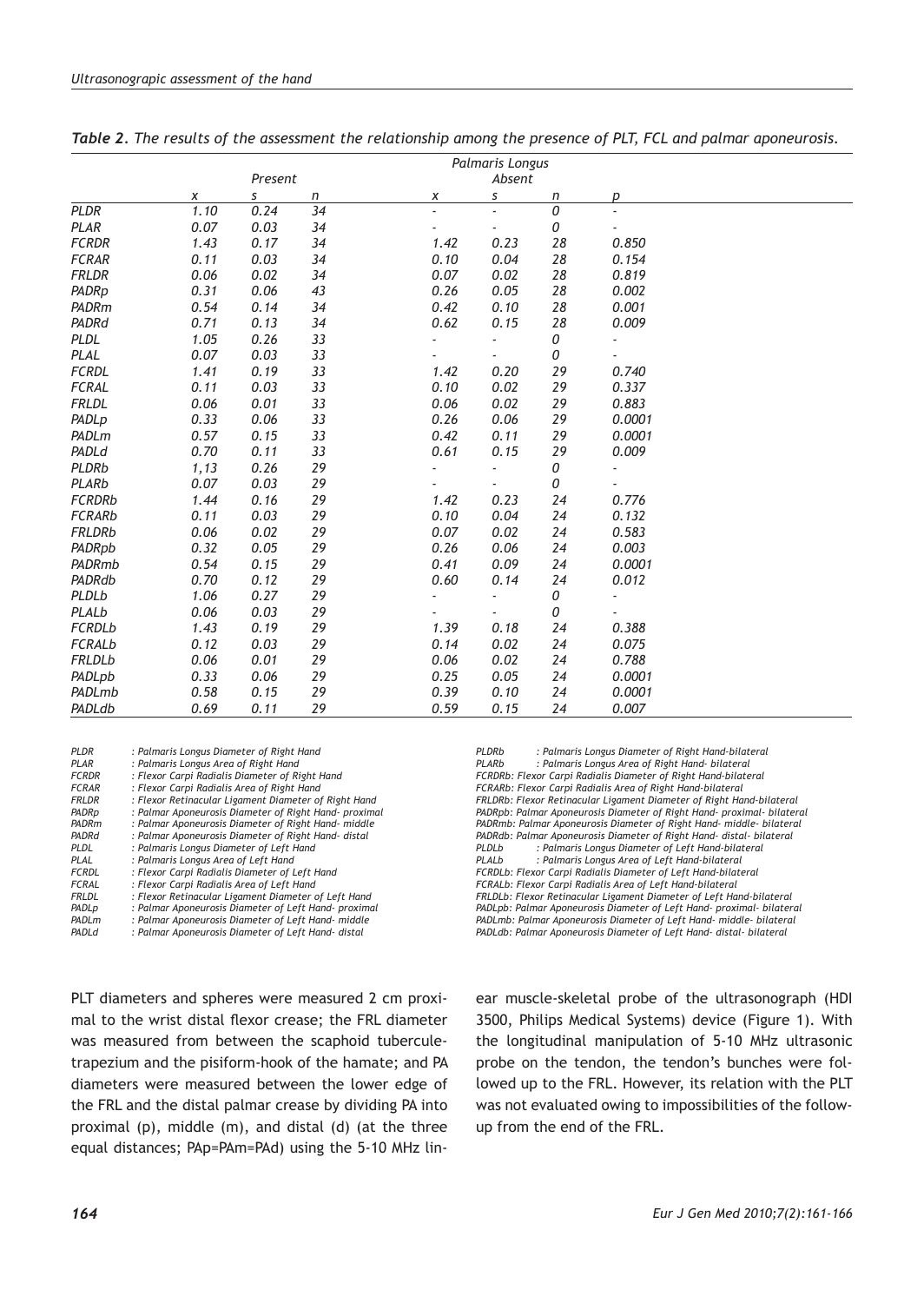

*Figure 2. Demonstration of the PLT, FRL and PA by USG*

## **Statistical Analysis**

SPPS for Windows 13.0 version was used to analyze the data. The Shapiro Wilks test was used to analyze normality. According to the normal distribution of variables, an unpaired t-test was performed to compare variables between the groups, and p<0.05 was regarded to be statistically significant.

## **RESULTS**

Considering the dominant hands of the subjects, FRL, PA p-m-d diameters were compared between PLT diameters of the dominant and the non-dominant hands, and no meaningful difference was found between them (p>0.05). The PLT was absent bilaterally in 24 subjects (39%). Unilateral absence was found to be 55% and 53% for the right and left hands, respectively (Table 1). Significant differences were found in the PA p-m-d diameters of subjects with and without PLT on the right hand (p<0.05), whereas there was no significant difference in FRL diameters (p>0.05, Table 2). Similarly, significant differences were found in the PA p-m-d diameters of subjects with and without PLT on the left hand (p<0.05), with no significant difference in FRL diameters (p>0.05, Table 2). Significant differences were found in the PA pm-d diameters of subjects with bilateral PLT compared to subjects without bilateral PLT (p<0.05), whereas there was no significant difference in FRL diameters (p>0.05, Table 2). Furthermore, this ultrasonographic assessment revealed the continuity of collagen bunches of the PL tendon up to FRL, but not PA (Figure 2).

## **DISCUSSION**

Palmaris longus is a slender, fusiform muscle medial to the flexor carpi radialis. It proceeds from the medial epicondyle via the common tendon, adjacent intermuscular septa, and deep fascia. It converges onto a long tendon, which passes anterior to the flexor retinaculum. Despite a few fibres leaving the tendon and interweaving with the transverse fibres of the retinaculum, the majority of the tendon passes distally. As the tendon crosses the retinaculum, it expands to become a flat sheet, which incorporates into the palmar aponeurosis (7). Kaplan et al. and Snell published similar articles that indicate the PL continues as the PA (9,5). Our study revealed similar findings supporting these studies: 1.) collagen bunches of the PLT continue inside FRL, but not the PA in all subjects with a PLT; 2.) the PA thickness of subjects with a PLT is significantly greater than subjects without PLT (p<0.05). Consequently, we consider that the protecting effect of the PA is stronger on directly subjacent structures in people with PLT. In this event, it can be concluded that in the subjects without PLT, the thickness of the FRL increases at the beginning of life or compensation for the palmar loading forces develop later in life.

Although the PA can also be considered as a part of the palmar fascia, a distinction between them may be necessary. The palmar fascia (known as the deep fascia in other areas of the body) is a compact connective tissue covering the muscles and tendons on the palmar aspect as an extensive layer. Usually, the PA is a continuation of the PLT beyond the wrist. However, some fibres from the flexor carpi ulnaris tendon reach the proximal aspect of the PA. These fibres merge with the palmar fascia and forms a thickened sheet in the midpalm (10). However, Tubiana et al. emphasized that even if the PL is a continuity of the PA, they are totally separate structures (11). In this sense, Caughell et al. examined the PA and the PLT in 33 hands of foetuses from a gestational age of 5 weeks to term. At the 5th week of gestation, both the longitudinal and transverse layers of the PA and the PLT were present and in continuity. In five subjects, the PLT was absent and the longitudinal fibers of the PA blended into the antebrachial fascia. However, there was no difference in the structure of the PA in the presence or ab